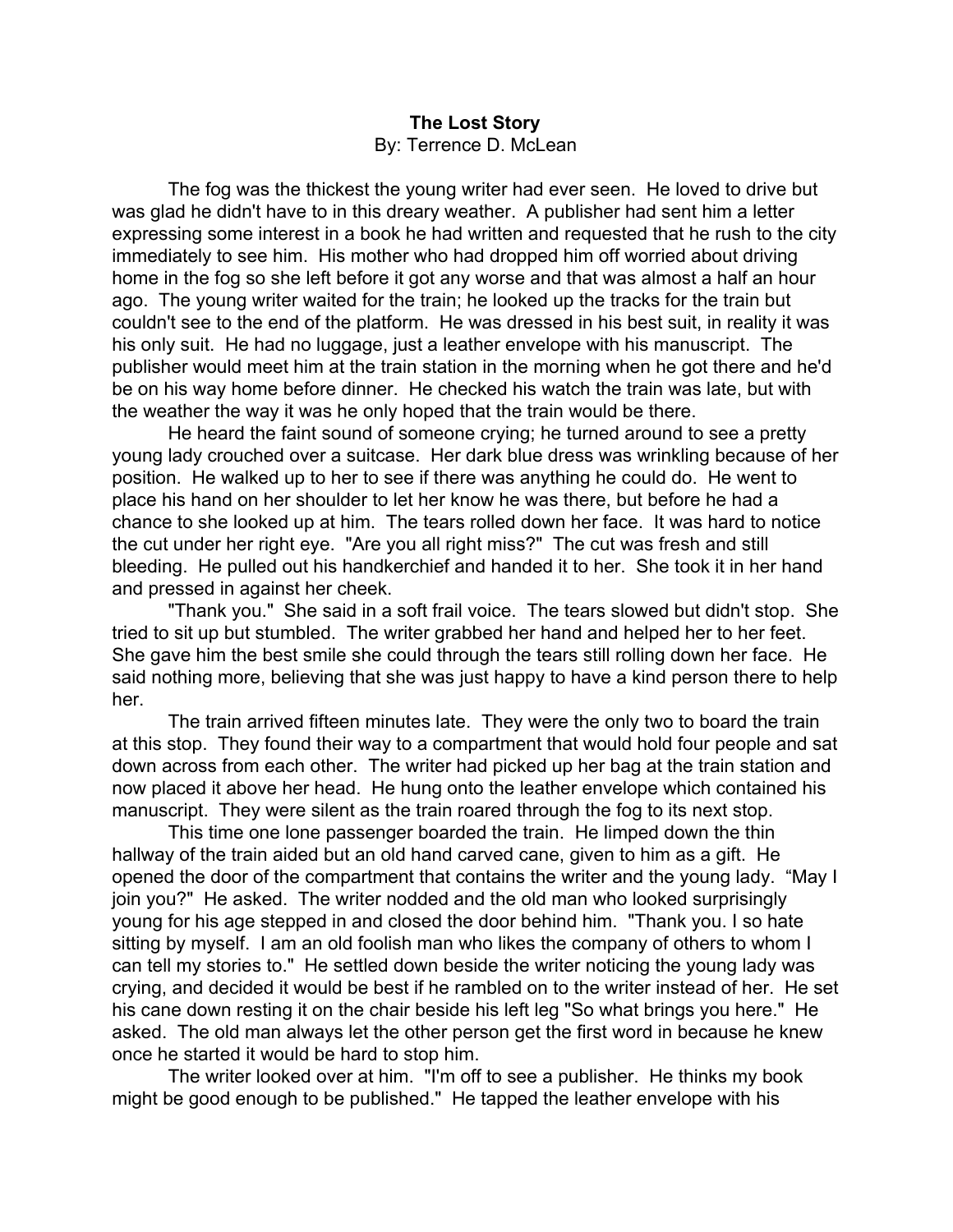manuscript in it.

The old man leaned over and whispered "Is she with you?" in the writer's ear. He shook his head 'No'. "Do you know what the matter with her is?" Once again the writer responded by shaking his head. The old man sat up in the seat and fixed his jacket. "Well I'm off to say goodbye to an old friend." The old man said loudly. The young lady looked up with interest in her eyes. "It's really strange how we met. It fact I have him to thank for this." He pointed at his crippled leg. "You see we were in the war together. I didn't really know him at first. He was there and I knew that I had to watch his back and he'd watch mine." The reached into his pocket and pulled out a small medal. It wasn't to show it off; he just found he always needed something in his hand. "Anyway, one day we were set up in the trenches. It was quiet, the Germans laid across from us waiting for us to make the move. My friend beside me jumped at a rat passing by and his gun went off." The old man moved so that both of his companions could see his entire right leg. "The bullet entered her and came out here." He pointed at two spots on his leg, the first above the knee and the second below. Lost in the old man's story none had noticed that the train had stopped; another man had opened the door.

"May I sit with you?" He asked. "I could help but overhear you telling these two young people a story and I just love a good story." Everyone nodded and the man sat down beside the young lady.

The old man reached out his hand and shook hands with the new comer. "So what brings you to us?" The old man inquired.

"I'm just a traveller." He said. "Out to see this fine country of ours. The fog is pretty bad out there." They all just nodded in agreement. "I'm sorry." He said to the old man "I interrupted your story, please continue." The old man continued with his stories and the next two hour passed before they knew it. After the old man finished his last story the young lady nodded off to sleep.

The writer closed his eyes shortly after he saw that the young lady was sleeping peacefully. The other two must have thought he had followed the lady's example, for he managed to catch part of their discussion. He was half dazed but it seemed to him that the two men knew each other.

The old man was the first to speak. "I'm not going to make it am I?" It seemed that the old man had been expecting the traveller.

"No my friend, I'm sorry but this...." It was at this time that the young writer fell asleep, he can remember nothing else that was said. He never thought much about the conversation as he fell asleep. He assumed that they were old friends that did like each other or something like that.

He woke up to the old man shaking Him. "Wake up this is your stop." He said. He was dazed and just took his word for it. The young writer looked over to see the traveller waking up the young lady. He noticed that it was still dark outside but didn't think anything about it; it should have been well past dawn before they reached the city. He picked up his book and helped the young lady with her luggage.

It all happened so quickly and before the writer knew what happened his was off the train standing on the platform. It wasn't until they stood on the platform, as the train started to pull away, that either of them realised that they had got off at the wrong station. They watched as the train disappeared into the fog and listened as the train's